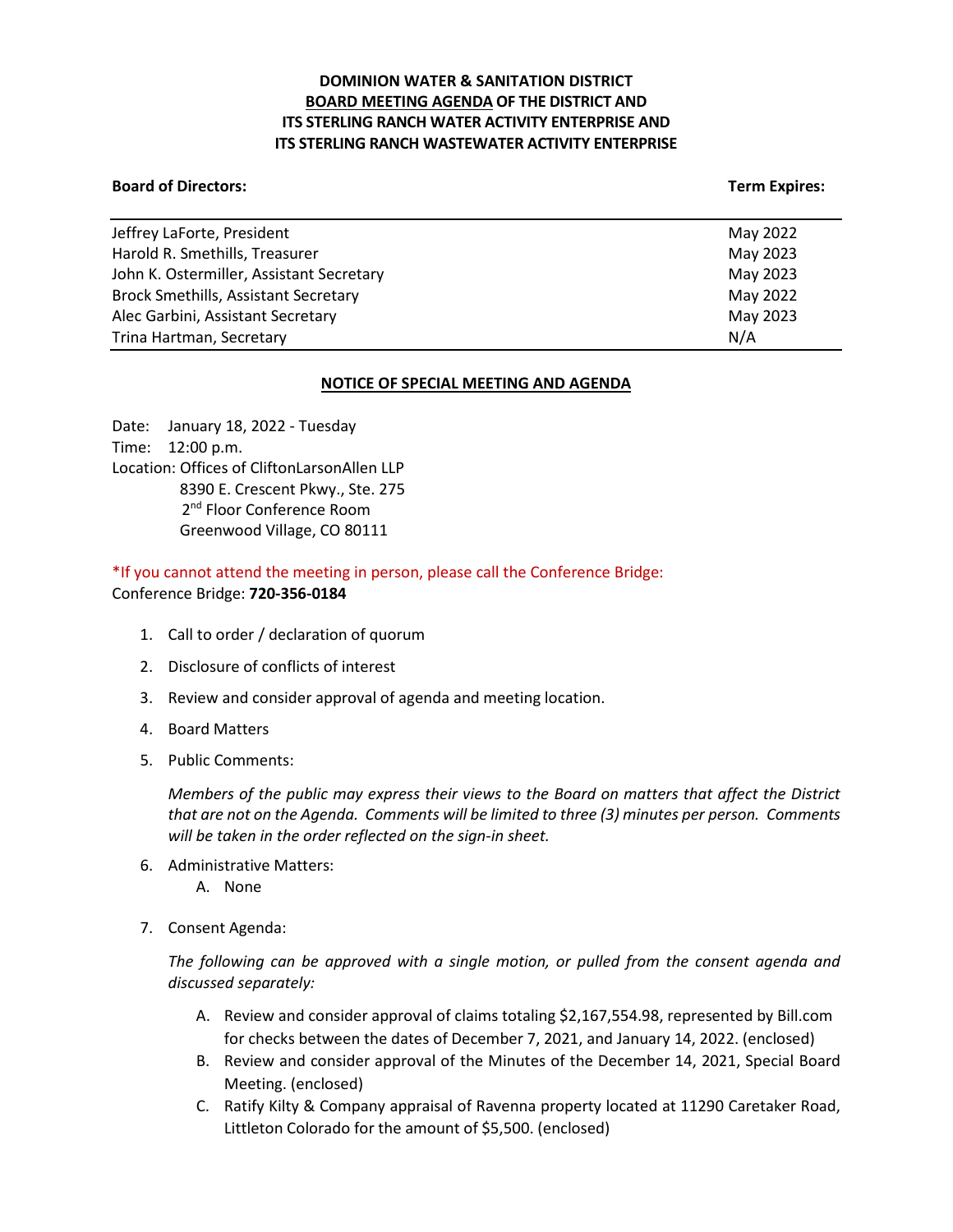- D. Ratify Agreement with Granicus to build and host professional District website for the amount of \$7,500. (enclosed)
- E. Ratify Agreement with Team Tipton to support DWSD strategy and organizational development. (to be distributed)
- F. Ratify Aztec Work Order for legal description and survey of Ravenna property located at 11290 Caretaker Road, Littleton Colorado for the amount of \$7,040. (enclosed)
- G. Ratify Reynolds Construction Change Order No. 10 for road base aggregate for the High Zone Tank for the amount of \$19,017.13. (enclosed)
- H. Ratify Bambei Engineering Services, LLC Work Order No. 5 for the Eastern Pipeline for the amount of \$585. (enclosed)
- I. Ratify Leonard Rice Engineering Work Order No. 13 for Water Resource Engineering and Planning for the amount of \$180,000. (enclosed)
- 8. Monthly Operations Report: (enclosed)
	- A. Water Activity Enterprise
		- i. Resolution for Water Service to Existing Customers in DWSD Service Area. (enclosed)
		- ii. Rainwater Harvesting Update (enclosed)
	- B. Wastewater Activity Enterprise
		- i. Update on Regional Wastewater Treatment Plant. (enclosed)
		- ii. Discuss and approve Moltz Construction Work Order for the amount of \$842,541 to conduct pilot study of MBR at CBWRF. (enclosed)
- 9. Consultant Agreements and Work Orders/ Change Orders:
	- A. Work Order Summary Sheet. (enclosed)
- 10. Financial Matters:
	- A. Authorize General Manager (and her designee) to sign hard copy checks from the District's 1<sup>st</sup> Bank Account for certain expenditures that are within the annually budgeted expenses set by the Board and that comply with the relevant Board-approved work plan, not to exceed \$30,000.
	- B. Other
- 11. District Management Matters:
	- A. Presentation by Katz & Associates Public Communications Consultant for DWSD.
- 12. Legal Matters:
	- A. None